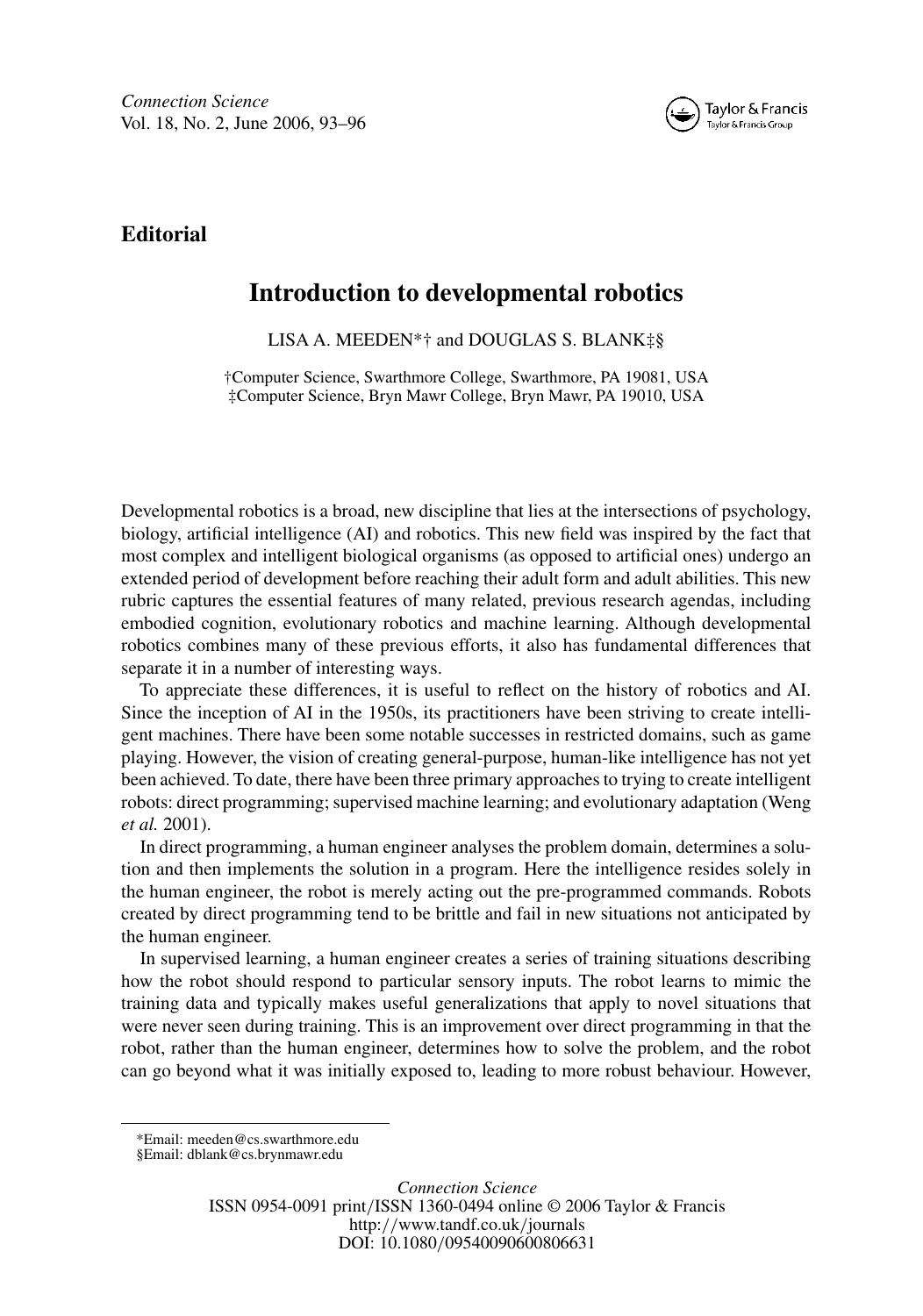robots created by supervised learning can only be trained on a small set of tasks and have not been able to learn general-purpose strategies that would apply across a wide variety of tasks.

In evolutionary adaptation, a human engineer creates a fitness function for measuring a robot's success. Then an initial population of potential robot controllers is randomly created, and each one is scored based on the fitness function. High-scoring robot controllers are allowed to reproduce with one another to create a new generation of slightly better controllers. This process is repeated over many generations, and eventually good robot controllers emerge. This is an improvement over the supervised learning approach in that the fitness function can be much more abstract than the training data needed for supervised machine learning. Thus, robots created by evolutionary adaptation can produce more general-purpose strategies that are not necessarily tied to a specific task. Although the evolutionary approach has shown promise, the level of generality that has been achieved so far is limited.

For our discussion, we shall eliminate direct programming from consideration; it is still the most effective method for solving a particular task quickly, but seems unlikely ever to lead to open-ended, general-purpose behaviour. The other two methodologies employ incremental, constructivist techniques. That is, supervised learning and evolutionary adaptation both work by taking small steps—starting with a set of current abilities, and then building on them by extending them a little bit. This property is captured by the aphorism, 'you can only learn what you almost already know'. However, these models usually can only learn to take a few small steps from the starting point. The obvious solution to this problem is the developmental paradigm. Under a developmental process, a system can continually advance what it knows by placing itself in situations where it almost knows something new, and then learning it. Applied repeatedly, this process can lead to models capable of behaviour far different from their initial abilities.

How actually to implement such a developmental system is an open question. Having an implementation will have implications for at least the four areas mentioned, psychology, biology, AI and robotics. Thus, the field of developmental robotics has a wide range of practitioners using the tools of their respective disciplines. Although these fields bring their own perspectives, a common set of attributes have begun to emerge in developmental robotics that distinguish this approach from previous methods.

One key difference between the developmental approach to robotics and the three previous AI approaches is that the human engineer is much more removed from the system. A robot's body (including its actuators and sensors) is fundamentally different from the human body. Therefore, the kinds of categories and concepts a robot may develop through its interactions with the environment are likely to be quite different from our own. In developmental robotics, the human engineer creates a developmental architecture, one that can autonomously determine what to learn and how to learn it, and then allows the robot to construct its own representations of its body and its environment.

A number of papers in this special issue illustrate this fundamental difference in the developmental approach by demonstrating robots that create their own sensor and action models from scratch. Stronger and Stone, in their paper *Towards autonomous sensor and actuator model induction on a mobile robot*, describe a system that simultaneously creates sensor and action models by bootstrapping one from the other. Olsson, Nehaniv and Polani, in their paper *From unknown sensors and actuators to actions grounded in sensorimotor perceptions*, start with a basic assumption of continuity and, using information theory, are able to construct sensor and action models that allow the robot to move from random actions to visually guided movement.

Another model, described in two papers within this special issue, strives to learn commonsense knowledge starting from simple sensorimotor experiences. Kuipers, Beeson, Modayil and Provost, in their paper *Bootstrap learning of foundational representations*, describe the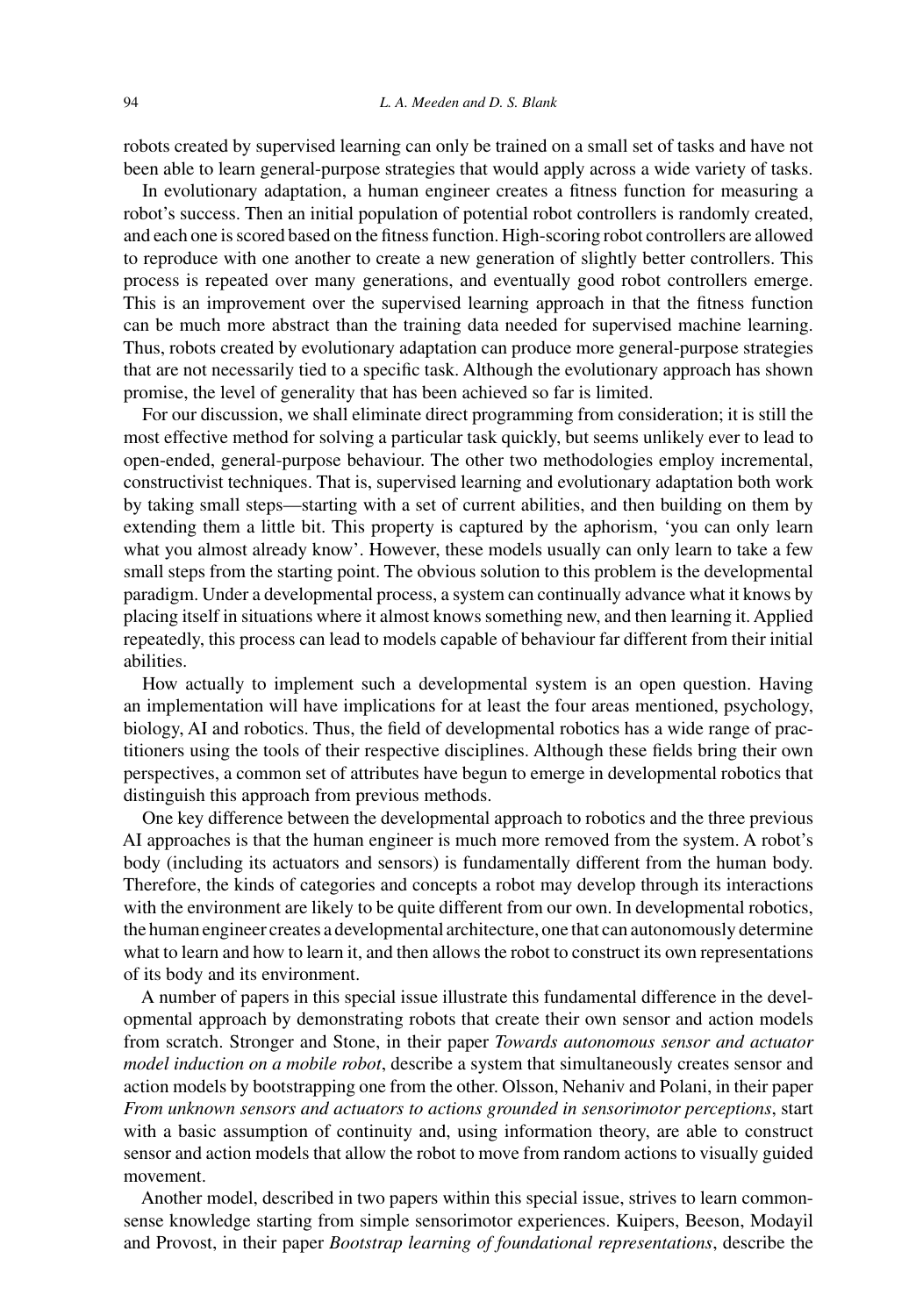## *Editorial* 95

overall structure of this model, known as the Spatial Semantic Hierarchy (SSH). SSH initially creates sensor and action models, then uses these models to discover high-level actions as well as high-level perceptual features, and finally uses these features to construct cognitive maps. Provost, Kuipers and Mikkulainen, in their paper *Developing navigation behaviour through self-organizing distinctive state abstraction*, describe in more detail how the high-level actions and features of the SSH provide a much more efficient abstraction for learning to navigate within an environment.

These four papers illustrate that sensor and action models need not be human-engineered, but can instead be grounded in (and emerge from) the robot's own sensorimotor experience. Kuipers, Beeson, Modayil and Provost argue that the ability of a robot to learn high-level concepts based on its own low-level experience is the foundation for having its own original intentionality and, eventually, consciousness.

A second key difference between the developmental approach and previous AI approaches is that, typically, no tasks are pre-defined and no external goals are provided. Instead, the robot is self-motivated to choose its own actions. Many researchers in developmental robotics have been exploring curiosity as an essential self-motivating influence.

Schmidhuber, in his paper *Developmental robotics, optimal artificial curiosity, creativity, music, and the fine arts*, provides a categorization of methods that have been used to implement curiosity in developmental systems. He argues that intelligent agents generate actions so as to create new and interesting patterns in their own input stream. Furthermore, he suggests that art and creativity can be explained as by-products of this intrinsic curiosity.

Oudeyer and Kaplan, in their paper *Discovering communication*, describe a self-motivation device that is based on optimizing learning progress. This method allows the robot to focus on what they call *progress niches*, situations that are neither too predictable nor too unpredictable. This scheme allows the robot 'to learn what it almost already knows', and thus provides a series of stepping stones towards more complex behaviour.

If these developmental systems have no pre-defined tasks or goals, how can one judge if the system is successful? What measurements can we use to gauge progress in the developing system? Because the human engineer may be far removed from the developmental system, such questions may, in the long run, be irrelevant. However, we currently need evidence to indicate whether we are on the right path in designing initial structures. One solution to these questions may be to look for patterns in the resulting behaviour of the developing system. Of course, all of the papers in this special issue explore models that change over time. Oudeyer and Kaplan argue that their Intelligent Adaptive Curiosity model exhibits qualitative behavioural changes indicating stages in a developmental sequence.

The next paper in this special issue is an example of a sub-area within developmental robotics, known as epigenetic robotics, that has the goal of creating robotic models of psychological development (Berthouze and Prince 2003). In his paper *Decomposing infant's object representations: A dual-route processing account*, Matthew Schlesinger explores a model that mimics human infant behaviour and is supported by evidence of the structure of the human visual system. The model implements complementary processes for identifying salient objects and locations (the 'what'and 'where'channels). This eye-movement model is instantiated with a real camera and demonstrates that prediction errors can drive top-down, deliberate analysis.

A model need not adopt all of these extreme developmental properties to exhibit advantages of the developmental paradigm. One key advantage is that a developing system can more readily adapt to the environmental conditions that it encounters during its lifetime. Developmental mechanisms found in biological organisms can be incorporated into the design of robots with the hope of creating better, more robust robots. In their paper *Learning acceptable windows of contingency*, Kevin Gold and Brian Scassellati explore the problem of how a robot can learn to recognize what aspects of its sensory experience result from self-generated actions.